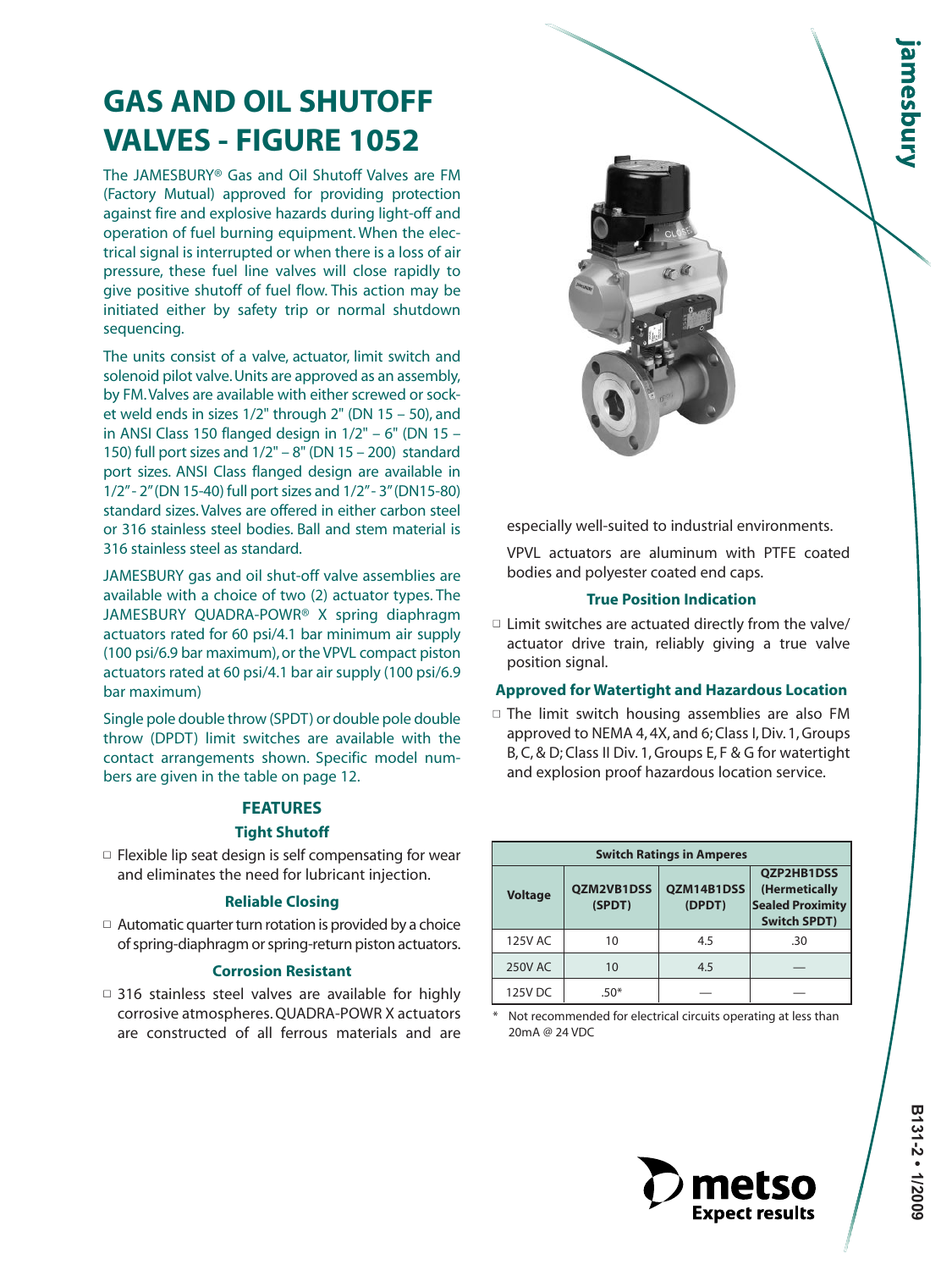#### **SWITCH ARRANGEMENTS**

#### **Contacts of each switch are in position shown when valve is closed**

#### **SPDT Switch Contact Schematic DPDT Switch Contact Schematic**



The available switch arrangements are shown in the "How to Order" table. Switches designated as "supervisory" are set so that they are actuated only when the valve is in the fully closed position. They are secured to avoid accidental relocation and marked to show any attempts at tampering. Switches indicated as "free" are for indictor lights or other control purposes. These are normally set to close when the valve is fully open, but are not secured and may therefore be adjusted to operate in any position. (DPDT switches can be adjusted only for end of travel, i.e., valve full open or valve full closed.)

#### **LOWER SWITCH SUPERVISORY UPPER SWITCH SUPERVISORY OR FREE**  $\Omega$ ò NO<sub>C</sub> NC<br>Q  $\bar{\mathsf{O}}$ NO<br>-O NC<br>-O C NO<br>-O **NOTE:** Free switch contacts are shown in customer selected position or when valve is open NC<br>O- $\bar{\rm o}$ NO<br>O-

A solenoid operated 3-way pilot valve controls valve operation and is of sufficient flow capacity to provide standard valve closing within 5 seconds. Optional fast closing is 1 second or less. Coils are continuous duty molded Class F. Manual reset solenoid operated pilot valves are also available as an FM approved option. Other solenoid pilot valves may be used with FM approval.

#### **Maximum Operating Pressure Ratings**

Gas and Oil Safety Shutoff Valves are rated for service based on FM approval tests as shown below. Ambient temperature should not exceed +140˚F (60˚C).

|                                              |                                          | <b>Valve</b>                                        |                                 |                  | <b>MAXIMUM OPERATING PRESSURE - psi (bar)</b> |                    |                                    |                                             |                      |                       |                                     |     |  |  |
|----------------------------------------------|------------------------------------------|-----------------------------------------------------|---------------------------------|------------------|-----------------------------------------------|--------------------|------------------------------------|---------------------------------------------|----------------------|-----------------------|-------------------------------------|-----|--|--|
| <b>Valve</b><br><b>Size</b><br><b>Inches</b> | <b>Valve</b><br><b>Size</b><br><b>DN</b> | <b>Series or</b><br><b>Pressure</b><br><b>Class</b> | <b>Valve</b><br><b>Material</b> | <b>Seats</b>     | Gas                                           | <b>WCB</b> / (316) | Unheated #2, #4<br>Oil WCB / (316) |                                             | <b>Heated #5, #6</b> | Oil WCB / (316)       | <b>Max. Fluid</b><br>Temp. Oil Only |     |  |  |
|                                              |                                          | <b>Series</b>                                       |                                 |                  | psi                                           | bar                | psi                                | bar                                         | psi                  | bar                   | $\degree$ F                         | °С  |  |  |
| $1/2 - 2$                                    | $15 - 50$                                | 4000                                                | WCB and $316 s/s$               |                  | 1200/(1200)                                   | 83/(83)            | 1200/(1200)                        | 83/(83)                                     | 675/(675)            | 47/(47)               | 300                                 | 149 |  |  |
| $1/2 - 8$                                    | $15 - 200$                               | 7150                                                | WCB and 316 s/s                 |                  | 285/(275)                                     | 19.6/(19.0)        | 285/(275)                          | 19.6/(19.0)                                 |                      | 230/(215) 15.8/(14.8) | 300                                 | 149 |  |  |
| $1/2 - 6$                                    | $15 - 150$                               | 9150                                                | WCB and $316 s/s$               | <b>XTREME(X)</b> | 285/(275)                                     | 19.6/(19.0)        | 285/(275)                          | 19.6/(19.0)   230/(215)   15.8/(14.8)       |                      |                       | 300                                 | 149 |  |  |
| $1/2 - 2$                                    | $15 - 200$                               | 7300/730S                                           | WCB and 316 s/s                 | $*$ PTFE $(T)$   | 740/(720)                                     | 51.1/(49.6)        | 740/(720)                          | $ 51.1/(49.6)  650/(560)  15.8/(14.8)  300$ |                      |                       |                                     | 149 |  |  |
| $3 - 8$                                      | $80 - 200$                               | 7300/730S                                           | WCB and 316 s/s                 |                  | 285/(275)                                     | 19.6/(19.0)        | 285/(275)                          | 19.6/(19.0)   230/(215)   15.8/(14.8)       |                      |                       | 300                                 | 149 |  |  |
| $1/2 - 1 - 1/2$                              | $15 - 40$                                | 9300                                                | WCB and 316 s/s                 |                  | 740/(720)                                     | 51.1/(49.6)        | 740/(720)                          | $ 51.1/(49.6) $ 230/(215) 15.8/(14.8) 300   |                      |                       |                                     | 149 |  |  |
| $2 - 6$                                      | $50 - 150$                               | 9300                                                | WCB and 316 $s/s$               |                  | 285/(275)                                     | 19.6/(19.0)        | 285/(275)                          | $19.6/(19.0)$ 230/(215) 15.8/(14.8)         |                      |                       | 300                                 | 149 |  |  |

\*8" 7000 and 6" 9000 Only with QPX Actuator

#### **Flow Data**

The tables to the right provide flow coefficients of JAMESBURY Gas and Oil Safety Shutoff Valves covered in this bulletin. The Cv values represent the flow of water at +60˚F through the valve in U.S. gallons per minute at a pressure drop of 1 psi. The metric equivalent, Kv, is the flow of water at 16°C through the valve in M∛/hr at a pressure drop of 1 kg/cm².To convert Cv to Kv, multiply by 0.8569.

| <b>Series 4000</b> |           |     |                                              |     |                                              |  |  |  |  |  |  |  |  |
|--------------------|-----------|-----|----------------------------------------------|-----|----------------------------------------------|--|--|--|--|--|--|--|--|
| <b>Valve Size</b>  |           |     | <b>Standard Port</b>                         |     | <b>Full Port</b>                             |  |  |  |  |  |  |  |  |
| <b>Inches</b>      | <b>DN</b> | Cv  | <b>Equivalent</b><br>length of<br>pipe (ft.) | Cv  | <b>Equivalent</b><br>length of<br>pipe (ft.) |  |  |  |  |  |  |  |  |
| 1/2                | 15        | 13  | 1.52                                         | 13  | 1.52                                         |  |  |  |  |  |  |  |  |
| 3/4                | 20        | 33  | 1.1                                          | 40  | .61                                          |  |  |  |  |  |  |  |  |
|                    | 25        | 44  | 2.1                                          | 65  | 1.9                                          |  |  |  |  |  |  |  |  |
| $1 - 1/4$          | 32        | 46  | 8.4                                          | 90  | 2.0                                          |  |  |  |  |  |  |  |  |
| $1 - 1/2$          | 40        | 95  | 4.5                                          | 135 | 3.2                                          |  |  |  |  |  |  |  |  |
| $\overline{2}$     | 50        | 111 | 12.0                                         |     |                                              |  |  |  |  |  |  |  |  |

|                   |           |         | <b>Standard Port Flanged Valves</b> |
|-------------------|-----------|---------|-------------------------------------|
| <b>Valve Size</b> |           | $C_{v}$ | <b>Equivalent</b><br>length of      |
| <b>Inches</b>     | <b>DN</b> |         | pipe (ft.)                          |
| 1/2               | 15        | 9       | 3.2                                 |
| 3/4               | 20        | 19      | 3.1                                 |
| 1                 | 25        | 45      | 2.0                                 |
| $\overline{2}$    | 50        | 165     | 5.4                                 |
| 3                 | 80        | 350     | 9.7                                 |
| $\overline{4}$    | 100       | 550     | 16.2                                |
| 6                 | 150       | 765     | 70                                  |
| 8                 | 200       | 1890    | 51                                  |

|                   | <b>Full Port Flanged Valves</b> |         |                                |
|-------------------|---------------------------------|---------|--------------------------------|
| <b>Valve Size</b> |                                 | $C_{v}$ | <b>Equivalent</b><br>length of |
| <b>Inches</b>     | <b>DN</b>                       |         | pipe (ft.)                     |
| 1/2               | 15                              | 9       | 3.2                            |
| 3/4               | 20                              | 50      | 0.45                           |
|                   | 25                              | 100     | 0.41                           |
| 2                 | 50                              | 490     | 0.6                            |
| 3                 | 80                              | 1160    | 0.8                            |
| 4                 | 100                             | 2200    | 0.9                            |
| 6                 | 150                             | 5100    | 1.6                            |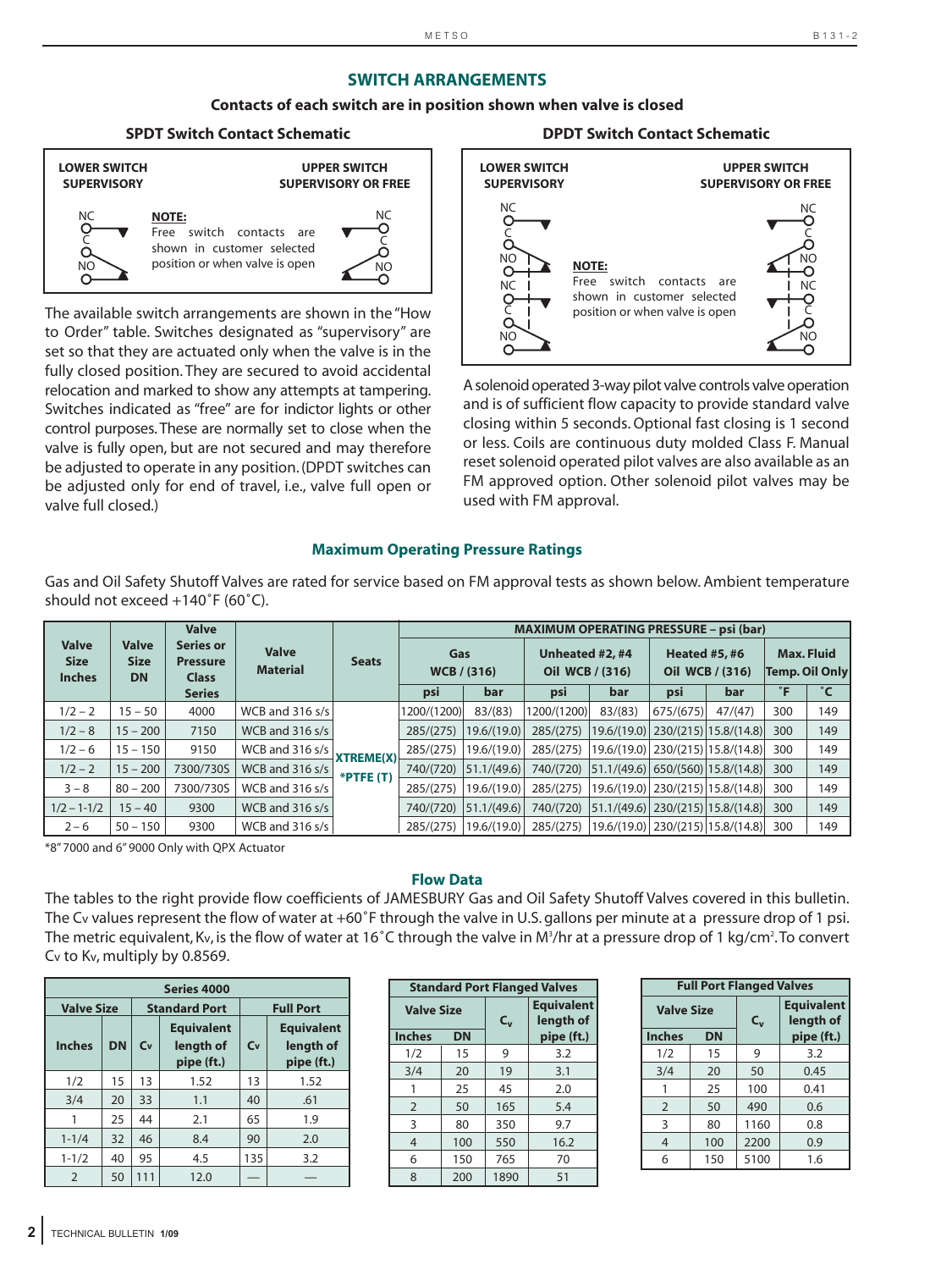

| <b>Valve</b><br><b>Size</b> |      |                     |      |                         |      |      | *Approximate Dimensions - inches<br><b>REDUCED PORT</b> |       |           |          |      | Approx.<br><b>Weight</b> | <b>Actuator</b> |
|-----------------------------|------|---------------------|------|-------------------------|------|------|---------------------------------------------------------|-------|-----------|----------|------|--------------------------|-----------------|
| <b>Inches</b>               | A    | <b>SCREWED</b><br>B | A    | <b>SOCKET WELD</b><br>B |      | D    |                                                         |       | lbs.      |          |      |                          |                 |
| 1/2                         | 2.59 | 1.28                | 2.59 | .29                     | 0.50 | 5.07 | 11.01                                                   | 11.03 | G<br>8.38 | н<br>.39 | 2.05 | 15                       | OP1C/M          |
| 3/4                         | 2.97 | 1.50                | 3.01 | 1.50                    | 0.69 | 5.23 | 11.14                                                   | 11.03 | 8.38      | .39      | 2.05 | 15                       | OP1C/M          |
|                             | 3.69 | 1.84                | 3.69 | 1.85                    | 0.88 | 5.68 | 11.62                                                   | 11.03 | 8.38      | .39      | 2.05 | 48                       | OP1C/M          |
| $1 - 1/4$                   | 4.19 | 2.09                | 4.22 | 2.11                    | 00.1 | 6.28 | 12.91                                                   | 11.03 | 8.38      | 1.39     | 2.05 | 49                       | OP1C/M          |
| $1 - 1/2$                   | 4.53 | 2.28                | 4.58 | 2.29                    | .25  | 7.47 | 14.01                                                   | 13.35 | 8.98      | 1.65     | 3.58 | 56                       | OP2C/M          |
| ∠                           | 4.97 | 2.50                | 5.11 | 2.55                    | 1.50 | 7.64 | 14.25                                                   | 13.35 | 8.98      | 1.65     | 3.58 | 87                       | QP3C/M          |

| <b>Valve</b> |      |                |     | Approx.            |    |     |     |     |     |    |    |               |                 |
|--------------|------|----------------|-----|--------------------|----|-----|-----|-----|-----|----|----|---------------|-----------------|
| <b>Size</b>  |      | <b>SCREWED</b> |     | <b>SOCKET WELD</b> |    |     |     |     |     |    |    | <b>Weight</b> | <b>Actuator</b> |
| <b>DN</b>    | A    | B              | A   | B                  |    | D   |     |     | G   | н  |    | kg            |                 |
| 15           | 66   | 33             | 66  | 33                 | 13 | 29  | 280 | 280 | 213 | 35 | 52 | 8             | OP1C/M          |
| 20           | 75   | 38             | 76  | 38                 | 18 | 133 | 283 | 280 | 213 | 35 | 52 | 8             | OP1C/M          |
| 25           | 94   | 47             | 94  | 47                 | 22 | 144 | 295 | 280 | 213 | 35 | 52 | 22            | OP1C/M          |
| 32           | 106  | 53             | 106 | 53                 | 25 | 160 | 328 | 280 | 213 | 35 | 52 | 22            | QP1C/M          |
| 40           | l 15 | 58             | 115 | 58                 | 32 | 190 | 356 | 339 | 228 | 42 | 91 | 25            | OP2C/M          |
| 50           | 126  | 64             | 128 | 64                 | 38 | 194 | 362 | 339 | 228 | 42 | 91 | 39            | OP3C/M          |

| <b>Valve</b>  |      |                |                    |      |        |                 | *Approximate Dimensions – inches<br><b>FULL PORT</b> |       |      |      |      | Approx. |        |
|---------------|------|----------------|--------------------|------|--------|-----------------|------------------------------------------------------|-------|------|------|------|---------|--------|
| <b>Size</b>   |      | <b>SCREWED</b> | <b>SOCKET WELD</b> |      | Weight | <b>Actuator</b> |                                                      |       |      |      |      |         |        |
| <b>Inches</b> | A    | B              | A                  | B    |        | D               |                                                      |       | G    | н    |      | lbs.    |        |
| 1/2           | 2.59 | 1.28           | 2.59               | .29  | 0.50   | 5.07            | 11.01                                                | 11.03 | 8.38 | .39  | 2.05 | 15      | OP1C/M |
| 3/4           | 3.41 | 1.72           | 3.69               | .85  | 0.88   | 5.68            | 11.62                                                | 11.03 | 8.38 | .39  | 2.05 | 48      | OP1C/M |
|               | 4.19 | 2.09           | 4.22               | 2.11 | 0.00   | 6.28            | 12.91                                                | 11.03 | 8.38 | .39  | 2.05 | 49      | OP1C/M |
| $1 - 1/4$     | 4.59 | 2.31           | 4.58               | 2.29 | 1.25   | 7.47            | 14.01                                                | 13.35 | 8.98 | 1.65 | 3.58 | 57      | OP2C/M |
| $1 - 1/2$     | 5.12 | 2.56           | 5.11               | 2.55 | 1.50   | 7.64            | 14.25                                                | 13.35 | 8.98 | 1.65 | 3.58 | 88      | OP3C/M |

| <b>Valve</b> |     |                |     | Approx.            |    |     |     |     |     |    |    |               |                 |
|--------------|-----|----------------|-----|--------------------|----|-----|-----|-----|-----|----|----|---------------|-----------------|
| <b>Size</b>  |     | <b>SCREWED</b> |     | <b>SOCKET WELD</b> |    |     |     |     |     |    |    | <b>Weight</b> | <b>Actuator</b> |
| <b>DN</b>    | A   | B              | A   | B                  |    | D   |     |     | G   | H  |    | kg            |                 |
| 15           | 66  | 33             | 66  | 33                 | 13 | 29  | 280 | 280 | 213 | 35 | 52 | 8             | OP1C/M          |
| 20           | 87  | 44             | 94  | 47                 | 22 | 144 | 295 | 280 | 213 | 35 | 52 | 22            | OP1C/M          |
| 25           | 106 | 53             | 106 | 53                 | 25 | 160 | 328 | 280 | 213 | 35 | 52 | 22            | OP1C/M          |
| 32           | 117 | 59             | 115 | 58                 | 32 | 190 | 356 | 339 | 228 | 42 | 91 | 26            | OP2C/M          |
| 40           | 30  | 65             | 128 | 64                 | 38 | 194 | 362 | 339 | 228 | 42 | 91 | 40            | OP3C/M          |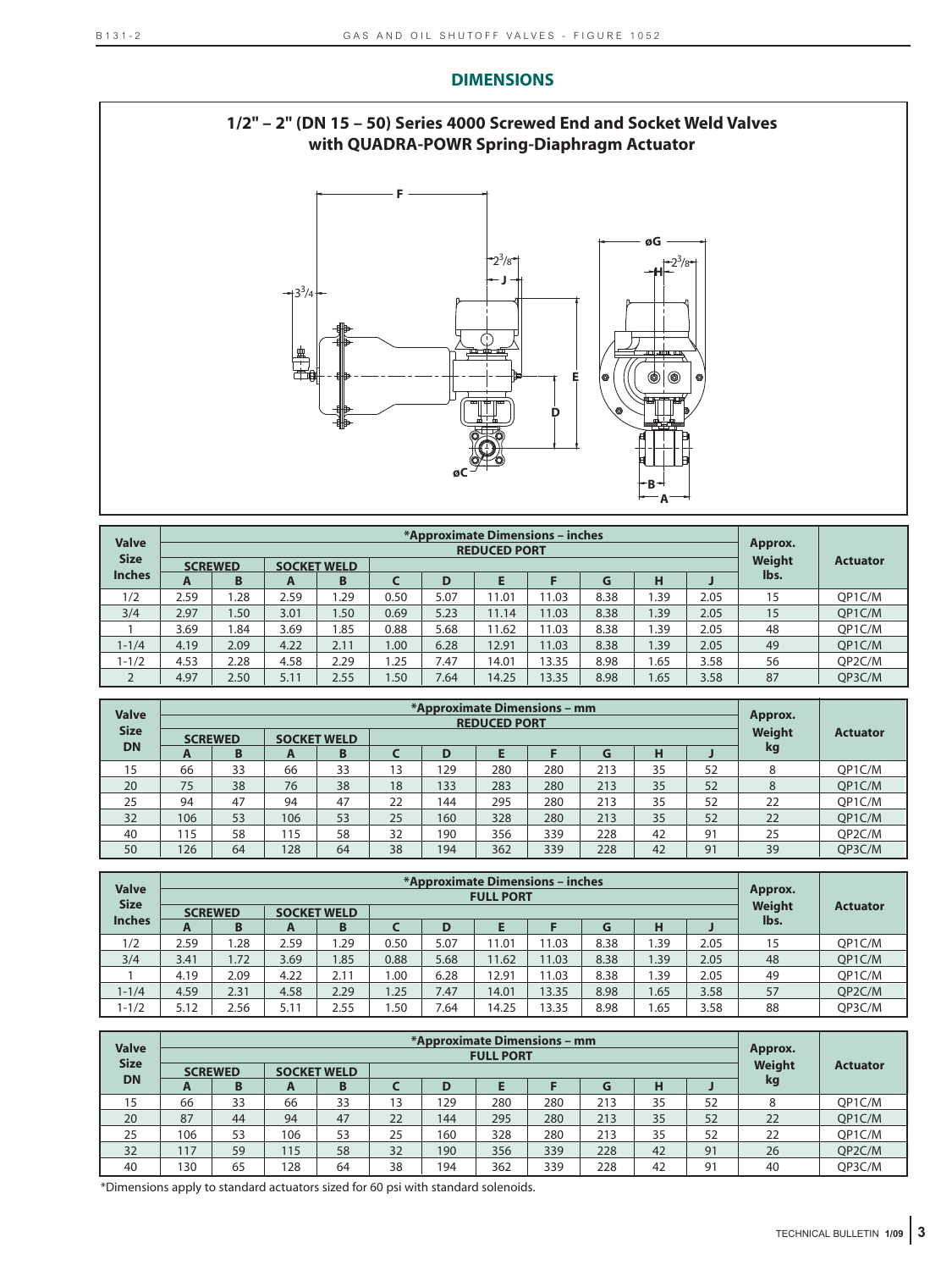# **1/2" – 2" (DN 15 – 50) Series 4000 ANSI Class 600 Screwed End and Socket Weld Valves with Type VPVL Spring-Return Actuator\***



\* See Page 5 for Series 4000 ANSI Class 150.

| <b>Valve</b>  | *Approximate Dimensions - inches<br><b>REDUCED PORT</b> |                   |                    |      |      |      |       |       |        |                 | Approx. |                      |
|---------------|---------------------------------------------------------|-------------------|--------------------|------|------|------|-------|-------|--------|-----------------|---------|----------------------|
| <b>Size</b>   | <b>SCREWED</b>                                          |                   | <b>SOCKET WELD</b> |      |      |      |       |       | Weight | <b>Actuator</b> |         |                      |
| <b>Inches</b> | A                                                       | в                 | A                  | B    |      |      | G     | н     |        |                 | lbs.    |                      |
| 1/2           | 2.59                                                    | .28               | 2.59               | .29  | 0.50 | 3.12 | 6.24  | 10.14 | 4.02   | 3.25            | 15      | <b>VPVL100 SR4/5</b> |
| 3/4           | 2.97                                                    | 1.50 <sub>1</sub> | 3.01               | 1.50 | 0.69 | 4.15 | 8.29  | 10.96 | 4.51   | 3.43            | 15      | <b>VPVL200 SR4/5</b> |
|               | 3.69                                                    | .84               | 3.69               | 1.85 | 0.88 | 4.87 | 9.74  | 12.34 | 5.64   | 3.62            | 48      | <b>VPVL250 SR4/5</b> |
| $1 - 1/4$     | 4.19                                                    | 2.09              | 4.22               | 2.11 | 1.00 | 6.20 | 2.40  | 14.04 | 6.36   | 4.41            | 49      | <b>VPVL350 SR4/5</b> |
| $1 - 1/2$     | 4.53                                                    | 2.28              | 4.58               | 2.29 | .25  | 6.79 | 13.58 | 15.07 | 7.17   | 4.61            | 56      | <b>VPVL400 SR4/5</b> |
|               | 4.97                                                    | 2.50              | 5.11               | 2.55 | 1.50 | 8.04 | 16.08 | 16.04 | 7.75   | 5.00            | 87      | <b>VPVL450 SR4/5</b> |

| <b>Valve</b> | *Approximate Dimensions - mm<br><b>REDUCED PORT</b> |    |     |                    |    |     |     |        |                 |     | Approx. |                      |
|--------------|-----------------------------------------------------|----|-----|--------------------|----|-----|-----|--------|-----------------|-----|---------|----------------------|
| <b>Size</b>  | <b>SCREWED</b>                                      |    |     | <b>SOCKET WELD</b> |    |     |     | Weight | <b>Actuator</b> |     |         |                      |
| <b>DN</b>    | A                                                   | в  | A   | B                  |    |     | G   | н      |                 |     | kg      |                      |
| 15           | 66                                                  | 33 | 66  | 33                 | 13 | 78  | 156 | 258    | 102             | 81  | 8       | <b>VPVL100 SR4/5</b> |
| 20           | 75                                                  | 38 | 76  | 38                 | 18 | 104 | 207 | 278    | 115             | 86  | 8       | <b>VPVL200 SR4/5</b> |
| 25           | 94                                                  | 47 | 94  | 47                 | 22 | 122 | 244 | 313    | 143             | 91  | 22      | <b>VPVL250 SR4/5</b> |
| 32           | 106                                                 | 53 | 106 | 53                 | 25 | 155 | 310 | 357    | 162             | 110 | 22      | <b>VPVL350 SR4/5</b> |
| 40           | 115                                                 | 58 | 115 | 58                 | 32 | 170 | 340 | 383    | 182             | 115 | 25      | <b>VPVL400 SR4/5</b> |
| 50           | 126                                                 | 64 | 128 | 64                 | 38 | 201 | 402 | 407    | 197             | 125 | 39      | <b>VPVL450 SR4/5</b> |

| <b>Valve</b>  |      |                                      |      |      |      | *Approximate Dimensions – inches | <b>FULL PORT</b> |        | Approx.         |      |      |                      |
|---------------|------|--------------------------------------|------|------|------|----------------------------------|------------------|--------|-----------------|------|------|----------------------|
| <b>Size</b>   |      | <b>SOCKET WELD</b><br><b>SCREWED</b> |      |      |      |                                  |                  | Weight | <b>Actuator</b> |      |      |                      |
| <b>Inches</b> | A    | B                                    | A    | B    |      |                                  | G                | н      |                 |      | lbs. |                      |
| 1/2           | 2.59 | .28                                  | 2.59 | .29  | 0.50 | 3.12                             | 6.24             | 10.14  | 4.02            | 3.25 | 15   | <b>VPVL100 SR4/5</b> |
| 3/4           | 3.41 | 1.72                                 | 3.69 | 1.85 | 0.88 | 4.87                             | 9.74             | 12.34  | 5.64            | 3.62 | 47   | <b>VPVL250 SR4/5</b> |
|               | 4.19 | 2.09                                 | 4.22 | 2.11 | 0.00 | 6.20                             | 2.40             | 14.04  | 6.36            | 4.41 | 51   | <b>VPVL350 SR4/5</b> |
| $1 - 1/4$     | 4.59 | 2.31                                 | 4.58 | 2.29 | 1.25 | 6.79                             | 13.58            | 15.07  | 7.17            | 4.61 | 54   | <b>VPVL400 SR4/5</b> |
| $1 - 1/2$     | 5.12 | 2.56                                 | 5.11 | 2.55 | .50  | 8.04                             | 6.08             | 16.04  | 7.75            | 5.00 | 89   | <b>VPVL450 SR4/5</b> |

| <b>Valve</b> |     |                |     |                    |    |     | <b>FULL PORT</b> | *Approximate Dimensions – mm |     |     | Approx.       |                      |
|--------------|-----|----------------|-----|--------------------|----|-----|------------------|------------------------------|-----|-----|---------------|----------------------|
| <b>Size</b>  |     | <b>SCREWED</b> |     | <b>SOCKET WELD</b> |    |     |                  |                              |     |     | <b>Weight</b> | <b>Actuator</b>      |
| <b>DN</b>    | A   | В              | A   | B                  |    |     | G                | н                            |     |     | kg            |                      |
| 15           | 66  | 33             | 66  | 33                 | 13 | 78  | 156              | 258                          | 102 | 81  |               | <b>VPVL100 SR4/5</b> |
| 20           | 87  | 44             | 94  | 47                 | 22 | 122 | 244              | 313                          | 143 | 91  | 21            | <b>VPVL250 SR4/5</b> |
| 25           | 106 | 53             | 106 | 53                 | 25 | 155 | 310              | 357                          | 162 | 110 | 23            | <b>VPVL350 SR4/5</b> |
| 32           | 117 | 59             | 115 | 58                 | 32 | 170 | 340              | 383                          | 182 | 115 | 24            | <b>VPVL400 SR4/5</b> |
| 40           | 130 | 65             | 128 | 64                 | 38 | 201 | 402              | 407                          | 197 | 125 | 40            | <b>VPVL450 SR4/5</b> |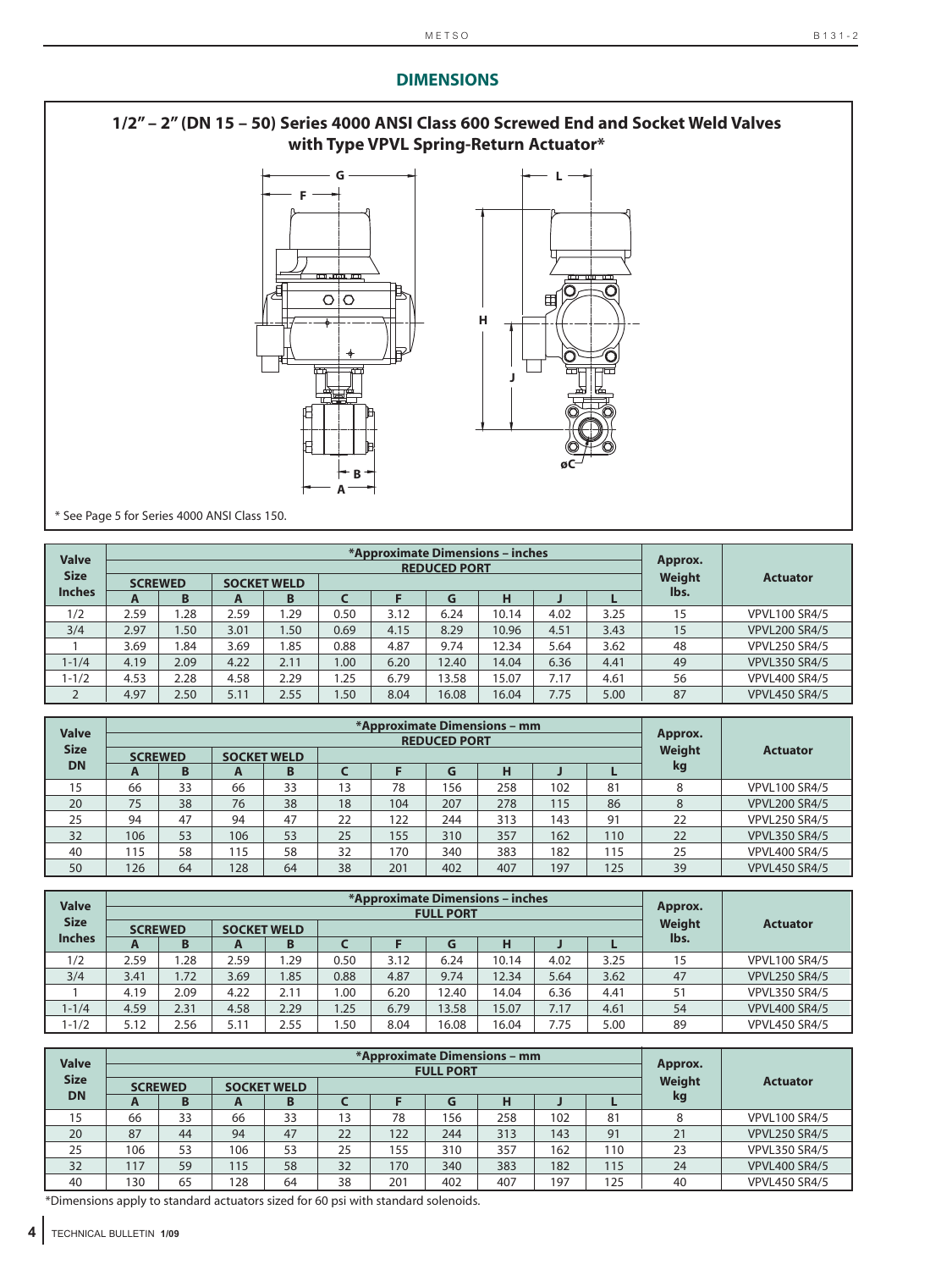# **1/2" – 2" (DN 15 – 50) Series 4000 ANSI Class 150 Screwed End and Socket Weld Valves with Type VPVL Spring-Return Actuator\***



\* See Page 4 for Series 4000 ANSI Class 600.

| <b>Valve</b>  |      |                |      |                    |      | *Approximate Dimensions - inches | <b>REDUCED PORT</b> |       |      |      | Approx. |                      |
|---------------|------|----------------|------|--------------------|------|----------------------------------|---------------------|-------|------|------|---------|----------------------|
| <b>Size</b>   |      | <b>SCREWED</b> |      | <b>SOCKET WELD</b> |      |                                  |                     |       |      |      | Weight  | <b>Actuator</b>      |
| <b>Inches</b> | A    | в              | A    |                    | lbs. |                                  |                     |       |      |      |         |                      |
| 1/2           | 2.59 | .28            | 2.59 | .29                | 0.50 | 2.76                             | 5.53                | 9.35  | 3.71 | 3.03 | 15      | <b>VPVL100 SR4/5</b> |
| 3/4           | 2.97 | .50            | 3.01 | 1.50               | 0.69 | 3.12                             | 6.24                | 10.13 | 4.18 | 3.25 | 15      | <b>VPVL100 SR4/5</b> |
|               | 3.69 | .84            | 3.69 | 1.85               | 0.88 | 4.14                             | 6.29                | 1.67  | 5.38 | 3.43 | 48      | <b>VPVL200 SR4/5</b> |
| $1 - 1/4$     | 4.19 | 2.09           | 4.22 | 2.11               | 00.1 | 4.14                             | 8.29                | 11.80 | 5.51 | 3.43 | 49      | <b>VPVL200 SR4/5</b> |
| $1 - 1/2$     | 4.53 | 2.28           | 4.58 | 2.29               | .25  | 4.87                             | 9.74                | 12.89 | 6.35 | 3.62 | 56      | <b>VPVL250 SR4/5</b> |
| ▵             | 4.97 | 2.50           | 5.11 | 2.55               | .50  | 5.28                             | 10.57               | 13.54 | 6.76 | 4.02 | 87      | <b>VPVL300 SR4/5</b> |

| <b>Valve</b> |     |                |                    |    |    |     | <b>REDUCED PORT</b> | *Approximate Dimensions – mm |     |     | Approx. |                      |
|--------------|-----|----------------|--------------------|----|----|-----|---------------------|------------------------------|-----|-----|---------|----------------------|
| <b>Size</b>  |     | <b>SCREWED</b> | <b>SOCKET WELD</b> |    |    |     |                     |                              |     |     | Weight  | <b>Actuator</b>      |
| <b>DN</b>    | A   | В              | A                  | B  |    |     | kg                  |                              |     |     |         |                      |
| 15           | 66  | 33             | 66                 | 33 | 13 | 70  | 140                 | 237                          | 94  | 77  | 8       | <b>VPVL100 SR4/5</b> |
| 20           | 75  | 38             | 76                 | 38 | 18 | 79  | 159                 | 257                          | 106 | 83  | 8       | <b>VPVL100 SR4/5</b> |
| 25           | 94  | 47             | 94                 | 47 | 22 | 105 | 211                 | 296                          | 137 | 87  | 22      | <b>VPVL200 SR4/5</b> |
| 32           | 106 | 53             | 106                | 53 | 25 | 105 | 211                 | 300                          | 140 | 87  | 22      | <b>VPVL200 SR4/5</b> |
| 40           | 115 | 58             | 115                | 58 | 32 | 124 | 247                 | 327                          | 161 | 92  | 25      | <b>VPVL250 SR4/5</b> |
| 50           | 126 | 64             | 128                | 64 | 38 | 134 | 268                 | 344                          | 172 | 102 | 39      | <b>VPVL300 SR4/5</b> |

| <b>Valve</b>  |      |                |                    |      |      |      | *Approximate Dimensions – inches<br><b>FULL PORT</b> |       |      |      | Approx. |                      |
|---------------|------|----------------|--------------------|------|------|------|------------------------------------------------------|-------|------|------|---------|----------------------|
| <b>Size</b>   |      | <b>SCREWED</b> | <b>SOCKET WELD</b> |      |      |      |                                                      |       |      |      | Weight  | <b>Actuator</b>      |
| <b>Inches</b> | A    | B              | A                  | B    |      |      | G                                                    | Н     |      |      | lbs.    |                      |
| 1/2           | 2.59 | .28            | 2.59               | .29  | 0.50 | 2.76 | 5.53                                                 | 9.35  | 3.71 | 3.03 | 15      | <b>VPVL100 SR4/5</b> |
| 3/4           | 3.41 | 1.72           | 3.69               | .85  | 0.88 | 4.14 | 8.29                                                 | 11.67 | 5.38 | 3.43 | 47      | <b>VPVL200 SR4/5</b> |
|               | 4.19 | 2.09           | 4.22               | 2.11 | .00. | 4.14 | 8.29                                                 | 1.80  | 5.51 | 3.43 | 51      | <b>VPVL200 SR4/5</b> |
| $1 - 1/4$     | 4.59 | 2.31           | 4.58               | 2.29 | .25  | 4.87 | 9.74                                                 | 12.89 | 6.35 | 3.62 | 54      | <b>VPVL250 SR4/5</b> |
| $1 - 1/2$     | 5.12 | 2.56           | 5.11               | 2.55 | .50  | 5.28 | 10.57                                                | 3.54  | 6.76 | 4.02 | 89      | <b>VPVL300 SR4/5</b> |

| <b>Valve</b> |                |    |     |                    |    |     | *Approximate Dimensions – mm |     |     |     | Approx. |                      |
|--------------|----------------|----|-----|--------------------|----|-----|------------------------------|-----|-----|-----|---------|----------------------|
| <b>Size</b>  |                |    |     |                    |    |     | <b>FULL PORT</b>             |     |     |     |         |                      |
|              | <b>SCREWED</b> |    |     | <b>SOCKET WELD</b> |    |     |                              |     |     |     | Weight  | <b>Actuator</b>      |
| <b>DN</b>    | $\mathbf{A}$   | B  | A   | B                  |    |     | G                            | н   |     |     | kg      |                      |
| 15           | 66             | 33 | 66  | 33                 | 13 | 70  | 140                          | 237 | 94  | 77  |         | <b>VPVL100 SR4/5</b> |
| 20           | 87             | 44 | 94  | 47                 | 22 | 105 | 211                          | 296 | 137 | 87  | 21      | <b>VPVL200 SR4/5</b> |
| 25           | 106            | 53 | 106 | 53                 | 25 | 105 | 211                          | 300 | 140 | 87  | 23      | <b>VPVL200 SR4/5</b> |
| 32           | 117            | 59 | 115 | 58                 | 32 | 124 | 247                          | 327 | 161 | 92  | 24      | <b>VPVL250 SR4/5</b> |
| 40           | 130            | 65 | 128 | 64                 | 38 | 134 | 268                          | 344 | 72  | 102 | 40      | <b>VPVL300 SR4/5</b> |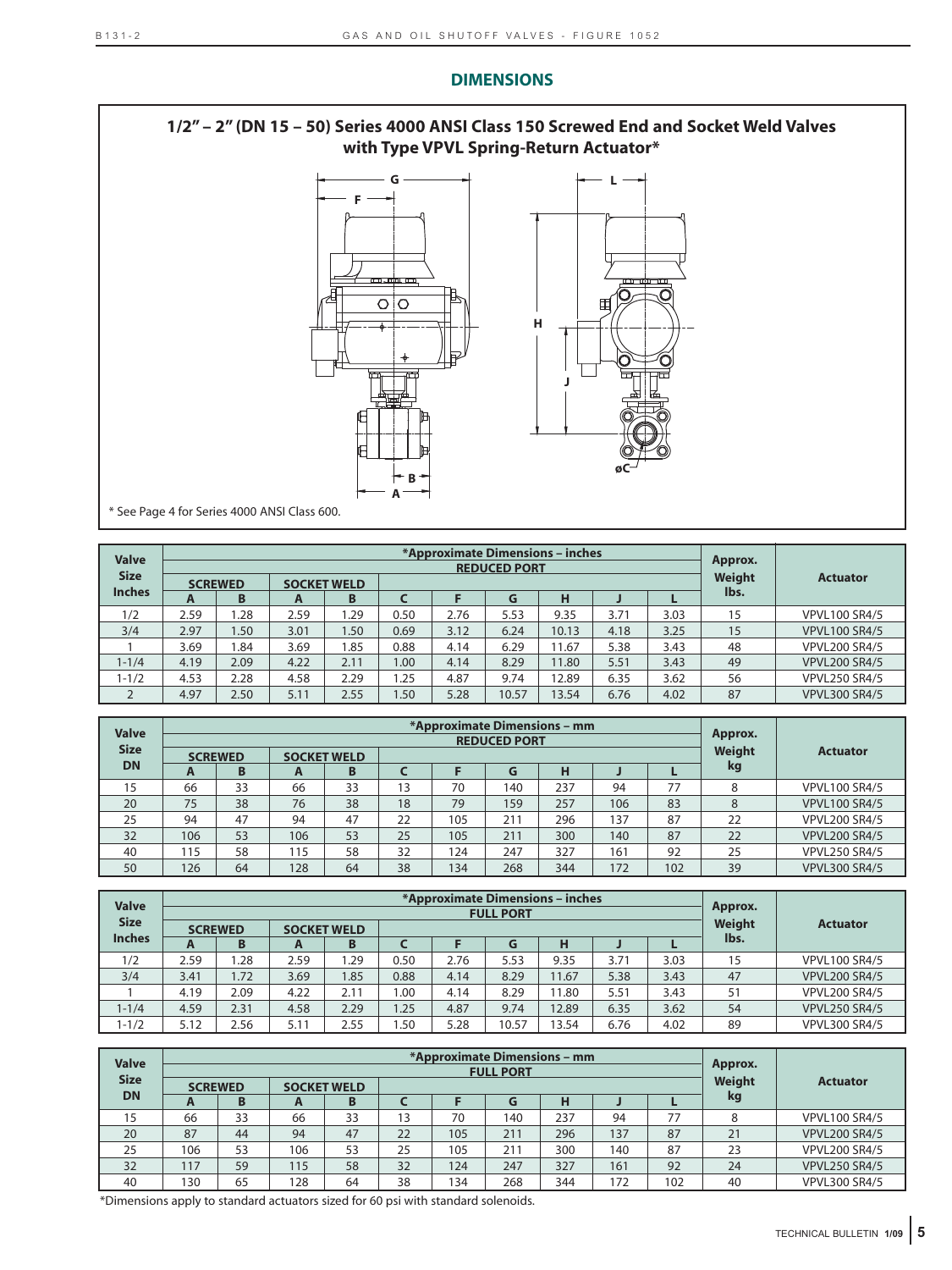

|                               | <b>Valve</b>                 |       |      |       |      |      |       |       |      | *Approximate Dimensions - inches |      |                           |       | Approx.        |                 |
|-------------------------------|------------------------------|-------|------|-------|------|------|-------|-------|------|----------------------------------|------|---------------------------|-------|----------------|-----------------|
| <b>Valve</b><br><b>Series</b> | <b>Size</b><br><b>Inches</b> | A     | B    | C     | D    | E    | H     | J     | K    | L                                | т    | $\boldsymbol{\mathsf{x}}$ | Y     | Weight<br>lbs. | <b>Actuator</b> |
|                               | 1/2                          | 4.25  | 1.94 | 3.50  | 1.37 | 0.50 | 10.75 | 4.93  | 1.06 | 14.06                            | 2.05 | 3.80                      | 7.75  | 35             | OP1C/M          |
|                               | 3/4                          | 4.63  | 2.00 | 3.88  | 1.37 | 0.69 | 10.91 | 5.09  | 1.22 | 14.06                            | 2.05 | 3.80                      | 7.75  | 35             | OP1C/M          |
|                               | $\mathbf{1}$                 | 5.00  | 2.19 | 4.25  | 1.37 | 0.88 | 11.39 | 5.57  | 1.65 | 14.06                            | 2.05 | 3.80                      | 7.75  | 38             | QP1C/M          |
|                               | $1 - 1/2$                    | 6.50  | 2.65 | 5.00  | 1.72 | 1.25 | 11.97 | 6.15  | 2.08 | 16.75                            | 3.58 | 3.80                      | 8.98  | 53             | QP2C/M          |
| 7150                          | $\overline{2}$               | 7.00  | 2.43 | 6.00  | 1.72 | 1.50 | 14.91 | 8.12  | 2.37 | 16.75                            | 4.69 | 3.80                      | 8.98  | 57             | QP2C/M          |
|                               | 3                            | 8.00  | 3.75 | 7.50  | 2.09 | 2.31 | 16.32 | 9.53  | 3.44 | 20.28                            | 4.69 | 3.80                      | 10.79 | 116            | QP3C/M          |
|                               | 4                            | 9.00  | 4.00 | 9.00  | 2.68 | 3.03 | 17.82 | 10.61 | 3.93 | 23.03                            | 5.51 | 4.50                      | 12.60 | 144            | QP4C/M          |
|                               | 6                            | 10.50 | 4.25 | 11.00 | 2.68 | 4.00 | 20.28 | 13.07 | 5.51 | 23.03                            | 5.51 | 4.50                      | 12.60 | 250            | QP4C/M          |
|                               | 8                            | 11.50 | 6.41 | 13.50 | 3.44 | 6.00 | 24.34 | 12.16 | 7.28 | 28.27                            | 6.30 | 4.50                      | 15.04 | 527            | QP5C/M          |
|                               | 1/2                          | 4.25  | 1.94 | 3.75  | 1.37 | 0.50 | 10.75 | 4.93  | 1.06 | 14.06                            | 2.05 | 3.80                      | 7.75  | 35             | QP1C/M          |
|                               | 3/4                          | 4.63  | 2.00 | 4.62  | 1.37 | 0.69 | 10.91 | 5.09  | 1.22 | 14.06                            | 2.05 | 3.80                      | 7.75  | 38             | QP1C/M          |
|                               | $\mathbf{1}$                 | 5.00  | 2.19 | 4.88  | 1.37 | 0.88 | 11.39 | 5.57  | 1.65 | 14.06                            | 2.05 | 3.80                      | 7.75  | 40             | OP1C/M          |
| <b>730S</b>                   | $1 - 1/2$                    | 6.50  | 2.65 | 6.12  | 1.72 | 1.25 | 11.97 | 6.15  | 2.08 | 16.75                            | 3.58 | 3.80                      | 8.98  | 48             | OP2CM           |
|                               | 2                            | 7.00  | 2.43 | 6.00  | 2.09 | 1.50 | 14.91 | 8.12  | 2.37 | 16.75                            | 4.69 | 3.80                      | 10.79 | 53             | QP2C/M          |
|                               | 3                            | 8.00  | 3.75 | 7.50  | 2.09 | 2.31 | 16.32 | 9.53  | 3.44 | 20.28                            | 4.69 | 3.80                      | 10.79 | 133            | OP3C/M          |
|                               | 1/2                          | 5.50  | 1.94 | 3.75  | 1.37 | 0.50 | 10.75 | 4.93  | 1.06 | 14.06                            | 2.05 | 3.80                      | 7.75  | 36             | QP1C/M          |
|                               | 3/4                          | 6.00  | 2.00 | 4.62  | 1.37 | 0.69 | 10.91 | 5.09  | 1.22 | 14.06                            | 2.05 | 3.80                      | 7.75  | 38             | QP1C/M          |
|                               | $\mathbf{1}$                 | 6.50  | 2.19 | 4.88  | 1.37 | 0.88 | 11.39 | 5.57  | 1.65 | 14.06                            | 2.05 | 3.80                      | 7.75  | 41             | OP1C/M          |
| 7300                          | $1 - 1/2$                    | 7.50  | 2.65 | 6.12  | 1.72 | 1.25 | 11.97 | 6.15  | 2.08 | 16.75                            | 3.58 | 3.80                      | 8.98  | 60             | OP2C/M          |
|                               | 2                            | 7.00  | 2.43 | 6.00  | 2.09 | 1.50 | 14.91 | 8.12  | 2.37 | 16.75                            | 4.69 | 3.80                      | 10.79 | 54             | OP2C/M          |
|                               | 3                            | 11.12 | 3.75 | 7.50  | 2.09 | 2.31 | 16.32 | 9.53  | 3.44 | 20.28                            | 4.69 | 3.80                      | 10.79 | 138            | OP3C/M          |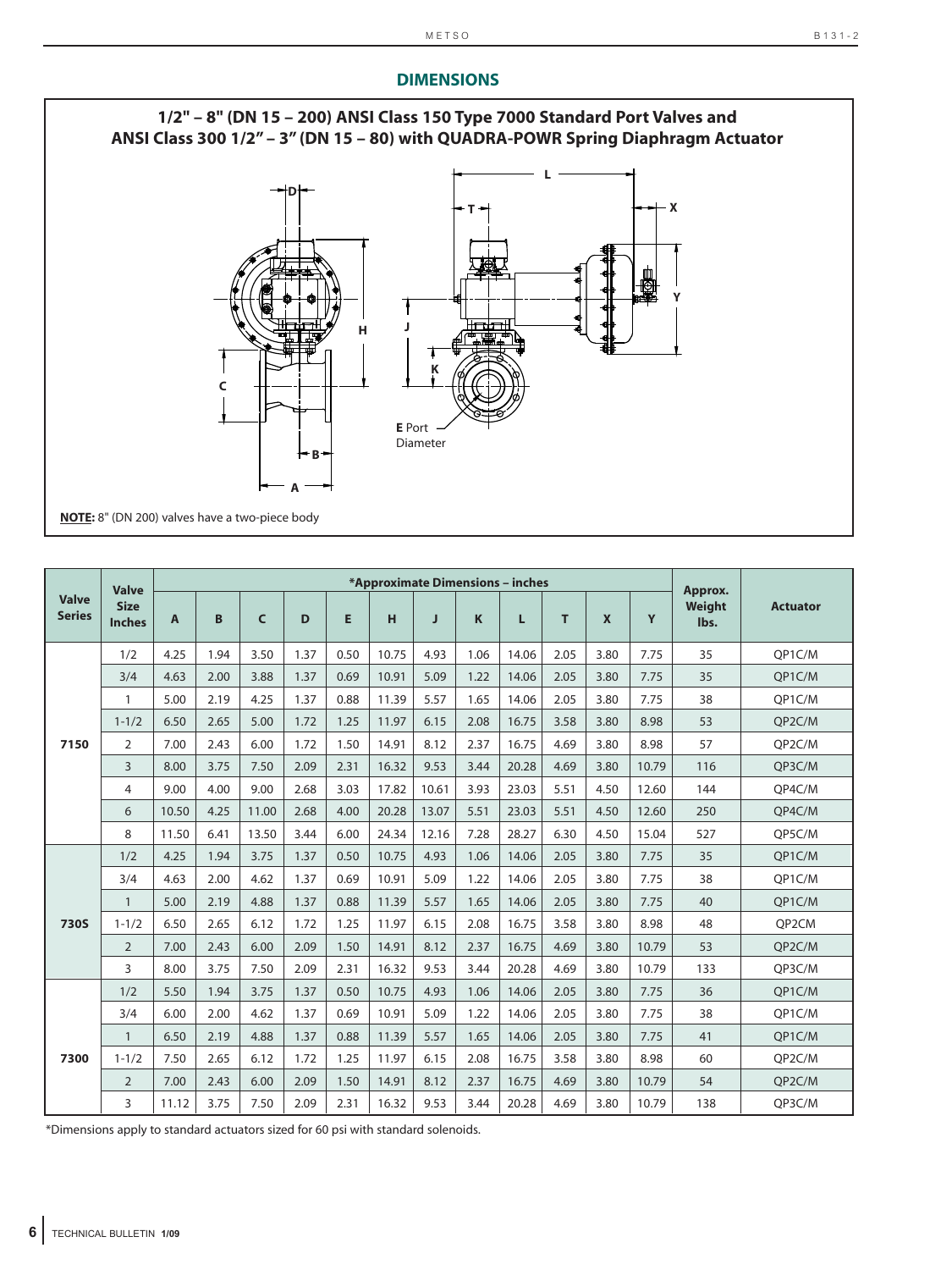

|                               | <b>Valve</b>             |                |     |     |    |     |     | *Approximate Dimensions - mm |     |     |     |              |     | Approx.      |                 |
|-------------------------------|--------------------------|----------------|-----|-----|----|-----|-----|------------------------------|-----|-----|-----|--------------|-----|--------------|-----------------|
| <b>Valve</b><br><b>Series</b> | <b>Size</b><br><b>DN</b> | $\overline{A}$ | B   | C   | D  | E   | H   | J                            | K   | L   | T   | $\mathbf{x}$ | Y   | Weight<br>kg | <b>Actuator</b> |
|                               | 15                       | 106            | 49  | 89  | 35 | 13  | 273 | 125                          | 27  | 357 | 52  | 97           | 197 | 16           | OP1C/M          |
|                               | 20                       | 117            | 51  | 98  | 35 | 17  | 277 | 129                          | 31  | 357 | 52  | 97           | 197 | 16           | OP1C/M          |
|                               | 25                       | 127            | 56  | 108 | 35 | 22  | 289 | 141                          | 42  | 357 | 52  | 97           | 197 | 17           | QP1C/M          |
|                               | 40                       | 165            | 67  | 127 | 44 | 32  | 304 | 156                          | 53  | 425 | 91  | 97           | 226 | 24           | OP2C/M          |
| 7150                          | 50                       | 178            | 62  | 152 | 53 | 38  | 373 | 274                          | 59  | 425 | 119 | 95           | 226 | 26           | QP2C/M          |
|                               | 80                       | 203            | 95  | 191 | 53 | 59  | 408 | 274                          | 86  | 515 | 119 | 95           | 270 | 53           | OP3C/M          |
|                               | 100                      | 229            | 102 | 229 | 68 | 76  | 446 | 320                          | 98  | 585 | 140 | 114          | 315 | 65           | OP4C/M          |
|                               | 150                      | 267            | 108 | 279 | 68 | 102 | 507 | 320                          | 138 | 585 | 140 | 114          | 315 | 113          | OP4C/M          |
|                               | 200                      | 292            | 163 | 343 | 86 | 152 | 609 | 304                          | 182 | 707 | 158 | 114          | 376 | 239          | QP5C/M          |
|                               | 15                       | 106            | 49  | 95  | 35 | 13  | 273 | 125                          | 27  | 357 | 52  | 97           | 197 | 16           | QP1C/M          |
|                               | 20                       | 117            | 51  | 117 | 35 | 17  | 277 | 129                          | 31  | 357 | 52  | 97           | 197 | 17           | QP1C/M          |
| <b>730S</b>                   | 25                       | 127            | 56  | 124 | 35 | 22  | 289 | 141                          | 42  | 357 | 52  | 97           | 197 | 18           | QP1C/M          |
|                               | 40                       | 165            | 67  | 155 | 44 | 32  | 304 | 156                          | 53  | 425 | 91  | 97           | 226 | 22           | QP2C/M          |
|                               | 50                       | 178            | 62  | 152 | 53 | 38  | 373 | 274                          | 59  | 425 | 119 | 95           | 226 | 24           | OP2C/M          |
|                               | 80                       | 203            | 95  | 191 | 53 | 59  | 408 | 274                          | 86  | 515 | 117 | 95           | 270 | 60           | OP3C/M          |
|                               | 15                       | 140            | 49  | 95  | 35 | 13  | 273 | 125                          | 27  | 357 | 52  | 97           | 197 | 16           | QP1C/M          |
|                               | 20                       | 152            | 51  | 117 | 35 | 17  | 277 | 129                          | 31  | 357 | 52  | 97           | 197 | 17           | OP1C/M          |
| 7300                          | 25                       | 165            | 56  | 124 | 35 | 22  | 289 | 141                          | 42  | 357 | 52  | 97           | 197 | 18           | QP1C/M          |
|                               | 40                       | 191            | 67  | 155 | 44 | 32  | 304 | 156                          | 53  | 425 | 91  | 97           | 226 | 27           | OP2C/M          |
|                               | 50                       | 178            | 62  | 152 | 53 | 38  | 373 | 274                          | 59  | 425 | 119 | 95           | 226 | 25           | OP2C/M          |
|                               | 80                       | 282            | 95  | 191 | 53 | 59  | 408 | 274                          | 86  | 515 | 117 | 95           | 270 | 63           | QP3C/M          |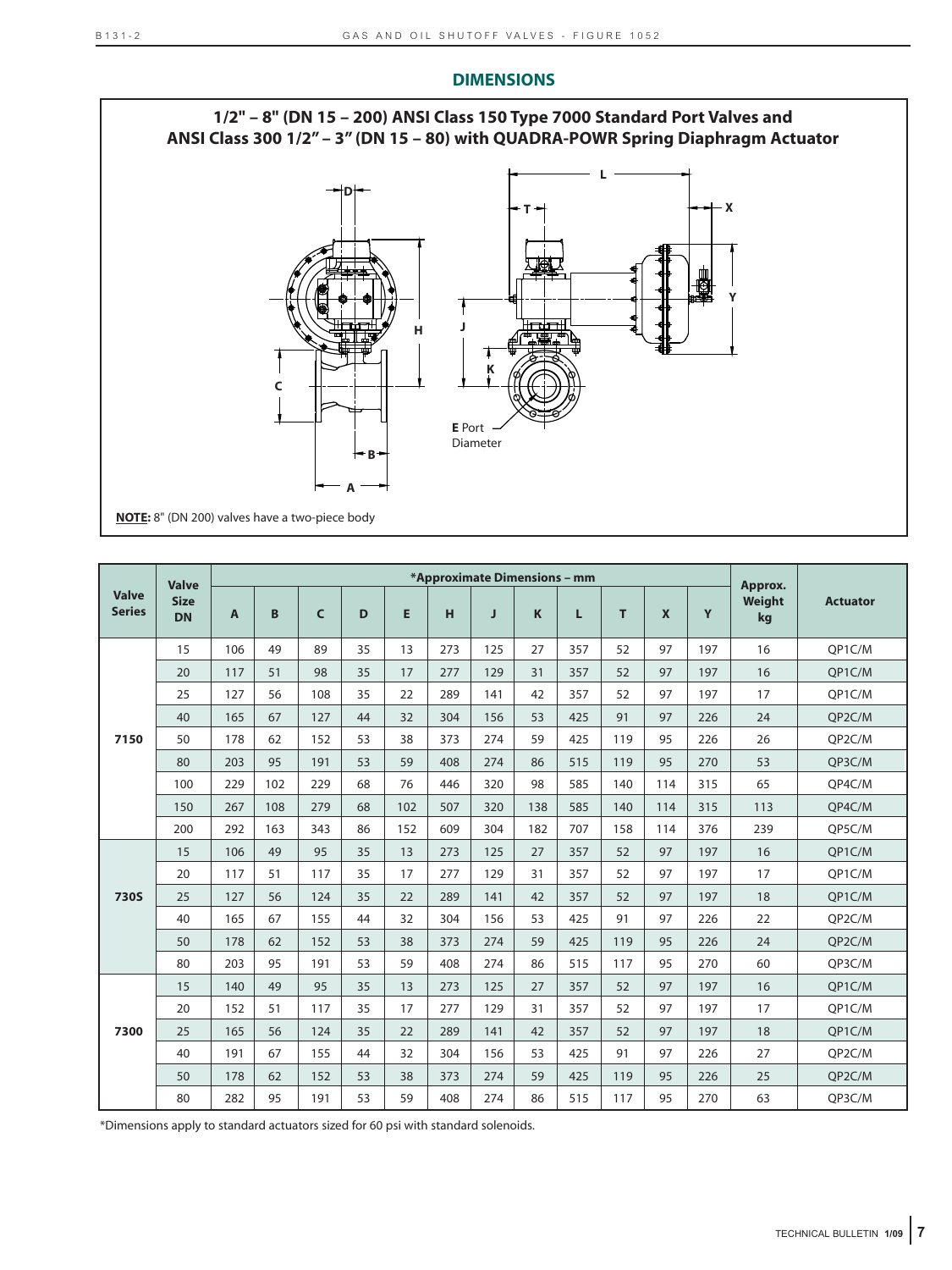

|                               | <b>Valve</b>                 |              |      |              |      | *Approximate Dimensions - inches |       |       |       |      |      | Approx.        |                     |
|-------------------------------|------------------------------|--------------|------|--------------|------|----------------------------------|-------|-------|-------|------|------|----------------|---------------------|
| <b>Valve</b><br><b>Series</b> | <b>Size</b><br><b>Inches</b> | $\mathbf{A}$ | B    | $\mathsf{C}$ | E    | F.                               | G     | H     | J     | K    | L    | Weight<br>lbs. | <b>Actuator</b>     |
|                               | 1/2                          | 4.25         | 1.94 | 3.50         | 0.50 | 3.12                             | 6.24  | 10.00 | 4.01  | 1.06 | 4.47 | 13             | <b>VPVL100SR4/5</b> |
|                               | 3/4                          | 4.63         | 2.00 | 3.88         | 0.69 | 3.12                             | 6.24  | 10.16 | 4.17  | 1.22 | 4.47 | 13             | <b>VPVL100SR4/5</b> |
|                               | $\mathbf{1}$                 | 5.00         | 2.19 | 4.25         | 0.88 | 4.15                             | 8.29  | 11.70 | 5.88  | 1.65 | 4.67 | 21             | <b>VPVL200SR4/5</b> |
|                               | $1 - 1/2$                    | 6.50         | 2.65 | 5.00         | 1.25 | 4.87                             | 9.74  | 12.90 | 6.34  | 2.07 | 4.86 | 30             | <b>VPVL250SR4/5</b> |
| 7150                          | $\overline{2}$               | 7.00         | 2.43 | 6.00         | 1.50 | 5.29                             | 10.57 | 14.31 | 7.37  | 2.37 | 4.00 | 97             | <b>VPVL300SR4/5</b> |
|                               | 3                            | 8.00         | 3.75 | 7.50         | 2.31 | 6.20                             | 12.40 | 17.50 | 9.84  | 3.44 | 4.41 | 116            | <b>VPVL400SR4/5</b> |
|                               | $\overline{4}$               | 9.00         | 4.00 | 9.00         | 3.03 | 8.04                             | 16.08 | 19.25 | 11.00 | 3.93 | 4.98 | 144            | <b>VPVL450SR4/5</b> |
|                               | 6                            | 10.50        | 4.25 | 11.00        | 4.00 | 10.69                            | 21.38 | 25.09 | 14.67 | 5.51 | 5.79 | 250            | <b>VPVL600SR4/5</b> |
|                               | 8                            | 11.50        | 6.41 | 13.50        | 6.00 | 12.23                            | 24.45 | 29.36 | 17.94 | 7.28 | 8.91 | 527            | <b>VPVL650SR4/5</b> |
|                               | 1/2                          | 4.25         | 1.94 | 3.75         | 0.50 | 3.12                             | 6.24  | 10.00 | 4.01  | 1.06 | 4.47 | 15             | <b>VPVL100SR4/5</b> |
|                               | 3/4                          | 4.63         | 2.00 | 4.62         | 0.69 | 3.12                             | 6.24  | 10.16 | 4.17  | 1.22 | 4.47 | 18             | <b>VPVL100SR4/5</b> |
|                               | $\mathbf{1}$                 | 5.00         | 2.19 | 4.88         | 0.88 | 4.15                             | 8.29  | 11.70 | 5.38  | 1.65 | 4.67 | 23             | <b>VPVL200SR4/5</b> |
| <b>730S</b>                   | $1 - 1/2$                    | 6.50         | 2.65 | 6.12         | 1.25 | 5.29                             | 10.57 | 12.90 | 6.34  | 2.07 | 5.26 | 33             | VPVL300SR4/5        |
|                               | $\overline{2}$               | 7.00         | 2.43 | 6.00         | 1.50 | 6.79                             | 13.58 | 15.61 | 7.71  | 2.37 | 4.61 | 102            | <b>VPVL350SR4/5</b> |
|                               | 3                            | 8.00         | 3.75 | 7.50         | 2.31 | 8.61                             | 17.22 | 19.50 | 10.84 | 3.44 | 5.28 | 133            | <b>VPVL400SR4/5</b> |
|                               | 1/2                          | 5.50         | 1.94 | 3.75         | 0.50 | 3.12                             | 6.24  | 10.00 | 4.01  | 1.06 | 4.47 | 16             | <b>VPVL100SR4/5</b> |
|                               | 3/4                          | 6.00         | 2.00 | 4.62         | 0.69 | 3.12                             | 6.24  | 10.16 | 4.17  | 1.22 | 4.47 | 16             | <b>VPVL100SR4/5</b> |
|                               | $\mathbf{1}$                 | 6.50         | 2.19 | 4.88         | 0.88 | 4.15                             | 8.29  | 11.70 | 5.38  | 1.65 | 4.67 | 24             | <b>VPVL200SR4/5</b> |
| 7300                          | $1 - 1/2$                    | 7.50         | 2.65 | 6.12         | 1.25 | 5.29                             | 10.57 | 12.90 | 6.34  | 2.07 | 5.26 | 35             | <b>VPVL300SR4/5</b> |
|                               | $\overline{2}$               | 8.50         | 2.43 | 6.00         | 1.50 | 6.79                             | 13.58 | 15.61 | 7.71  | 2.37 | 4.61 | 103            | <b>VPVL350SR4/5</b> |
|                               | 3                            | 11.12        | 3.75 | 7.50         | 2.31 | 8.61                             | 17.22 | 19.50 | 10.84 | 3.44 | 5.28 | 138            | <b>VPVL400SR4/5</b> |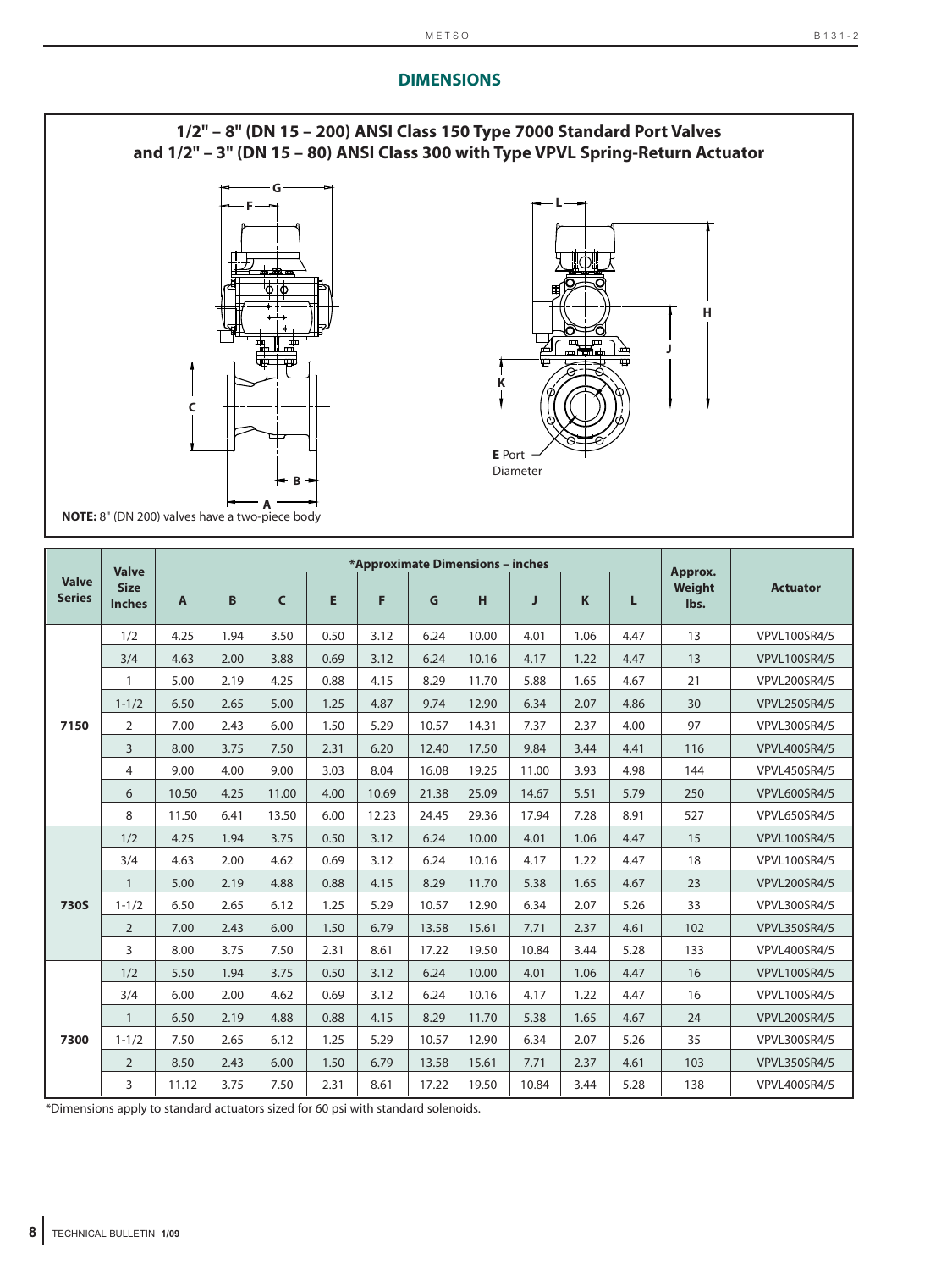

|                               | <b>Valve</b>             |              |     |              |     | *Approximate Dimensions - mm |     |     |     |             |     | Approx.        |                     |
|-------------------------------|--------------------------|--------------|-----|--------------|-----|------------------------------|-----|-----|-----|-------------|-----|----------------|---------------------|
| <b>Valve</b><br><b>Series</b> | <b>Size</b><br><b>DN</b> | $\mathbf{A}$ | B   | $\mathsf{C}$ | E   | F                            | G   | H   | J   | $\mathbf K$ | Г   | Weight<br>kg   | <b>Actuator</b>     |
|                               | 15                       | 106          | 49  | 89           | 13  | 79                           | 158 | 254 | 102 | 27          | 114 | 6              | VPVL100SR4/5        |
|                               | 20                       | 117          | 51  | 98           | 17  | 79                           | 158 | 258 | 105 | 31          | 114 | $\overline{7}$ | <b>VPVL100SR4/5</b> |
|                               | 25                       | 127          | 56  | 108          | 22  | 105                          | 211 | 297 | 137 | 42          | 119 | 10             | <b>VPVL200SR4/5</b> |
|                               | 40                       | 165          | 67  | 127          | 32  | 124                          | 247 | 328 | 161 | 53          | 123 | 13             | <b>VPVL250SR4/5</b> |
| 7150                          | 50                       | 178          | 62  | 152          | 38  | 132                          | 264 | 358 | 184 | 59          | 100 | 44             | VPVL300SR4/5        |
|                               | 80                       | 203          | 95  | 191          | 59  | 155                          | 310 | 438 | 246 | 86          | 110 | 53             | <b>VPVL350SR4/5</b> |
|                               | 100                      | 229          | 102 | 229          | 76  | 201                          | 402 | 481 | 275 | 98          | 125 | 65             | <b>VPVL450SR4/5</b> |
|                               | 150                      | 267          | 108 | 279          | 102 | 267                          | 535 | 627 | 367 | 138         | 145 | 113            | <b>VPVL600SR4/5</b> |
|                               | 200                      | 292          | 163 | 343          | 152 | 306                          | 611 | 734 | 449 | 182         | 223 | 239            | <b>VPVL650SR4/5</b> |
|                               | 15                       | 106          | 49  | 95           | 13  | 79                           | 158 | 254 | 102 | 27          | 114 | $\overline{7}$ | <b>VPVL100SR4/5</b> |
|                               | 20                       | 117          | 51  | 117          | 17  | 79                           | 158 | 258 | 105 | 31          | 114 | 8              | VPVL100SR4/5        |
| <b>730S</b>                   | 25                       | 127          | 56  | 124          | 22  | 105                          | 211 | 297 | 137 | 42          | 119 | 11             | <b>VPVL200SR4/5</b> |
|                               | 40                       | 165          | 67  | 155          | 32  | 134                          | 268 | 328 | 161 | 53          | 134 | 15             | <b>VPVL300SR4/5</b> |
|                               | 50                       | 178          | 62  | 150          | 38  | 170                          | 340 | 390 | 193 | 59          | 115 | 46             | <b>VPVL350SR4/5</b> |
|                               | 80                       | 203          | 95  | 191          | 59  | 215                          | 431 | 488 | 271 | 86          | 132 | 60             | <b>VPVL400SR4/5</b> |
|                               | 15                       | 140          | 49  | 95           | 13  | 79                           | 158 | 254 | 102 | 27          | 114 | $\overline{7}$ | <b>VPVL100SR4/5</b> |
|                               | 20                       | 152          | 51  | 117          | 17  | 79                           | 158 | 258 | 105 | 31          | 114 | 8              | <b>VPVL100SR4/5</b> |
| 7300                          | 25                       | 165          | 56  | 124          | 22  | 105                          | 211 | 297 | 137 | 42          | 119 | 11             | <b>VPVL200SR4/5</b> |
|                               | 40                       | 191          | 67  | 155          | 32  | 134                          | 268 | 328 | 161 | 53          | 134 | 16             | VPVL300SR4/5        |
|                               | 50                       | 216          | 62  | 150          | 38  | 170                          | 340 | 390 | 193 | 59          | 115 | 47             | <b>VPVL350SR4/5</b> |
|                               | 80                       | 282          | 95  | 191          | 59  | 215                          | 431 | 488 | 271 | 86          | 132 | 63             | <b>VPVL400SR4/5</b> |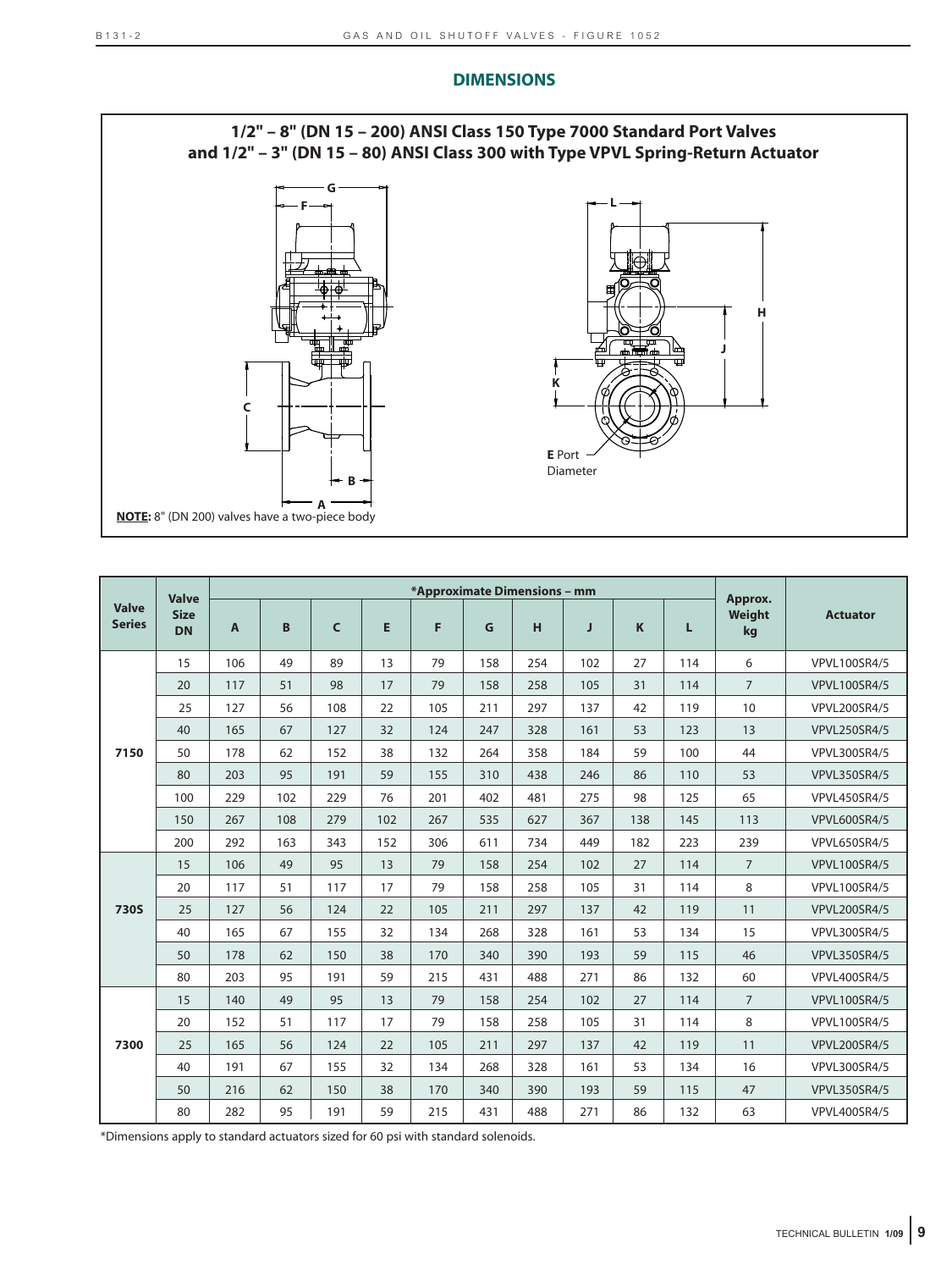

|                               | <b>Valve</b>                 |       |      |       |      |      |       |       |      | *Approximate Dimensions - inches |      |                  |       | Approx.        |                 |
|-------------------------------|------------------------------|-------|------|-------|------|------|-------|-------|------|----------------------------------|------|------------------|-------|----------------|-----------------|
| <b>Valve</b><br><b>Series</b> | <b>Size</b><br><b>Inches</b> | A     | B    | C     | D    | E    | н     | J     | K    | L                                | т    | $\boldsymbol{x}$ | Y     | Weight<br>lbs. | <b>Actuator</b> |
|                               | 1/2                          | 4.25  | 1.94 | 3.50  | 1.37 | 0.50 | 10.75 | 4.93  | 1.06 | 13.07                            | 2.05 | 3.80             | 8.39  | 33.3           | OP1C/M          |
|                               | 3/4                          | 4.62  | 2.06 | 3.87  | 1.37 | 0.75 | 11.17 | 6.82  | 1.37 | 13.07                            | 2.05 | 3.80             | 8.39  | 36             | QP1C/M          |
|                               | $\mathbf{1}$                 | 5.00  | 2.18 | 4.25  | 1.37 | 1.00 | 11.42 | 6.94  | 1.50 | 13.07                            | 2.05 | 3.80             | 8.39  | 39             | QP1C/M          |
| 9150                          | $1 - 1/2$                    | 6.50  | 2.43 | 5.00  | 1.65 | 1.50 | 13.02 | 8.18  | 2.37 | 16.93                            | 3.58 | 3.80             | 8.98  | 64             | QP2C/M          |
|                               | 2                            | 7.04  | 3.93 | 6.00  | 2.09 | 2.00 | 15.98 | 9.18  | 3.09 | 20.28                            | 4.69 | 3.80             | 10.79 | 99             | OP3C/M          |
|                               | 3                            | 8.04  | 4.13 | 7.50  | 2.09 | 3.00 | 17.91 | 10.42 | 3.90 | 20.28                            | 4.69 | 3.80             | 10.79 | 135            | OP4C/M          |
|                               | 4                            | 9.04  | 4.52 | 9.00  | 2.68 | 4.00 | 20.28 | 13.07 | 5.51 | 23.03                            | 5.51 | 4.50             | 12.60 | 220            | QP4C/M          |
|                               | 6                            | 15.50 | 8.25 | 11.00 | 3.44 | 6.00 | 24.34 | 12.16 | 7.28 | 28.27                            | 6.30 | 4.50             | 15.04 | 487            | QP5C/M          |
|                               | 1/2                          | 5.50  | 1.94 | 3.75  | 1.37 | 0.50 | 10.75 | 4.93  | 1.65 | 13.07                            | 2.05 | 3.80             | 8.39  | 35             | QP1C/M          |
|                               | 3/4                          | 6.00  | 2.06 | 4.63  | 1.37 | 0.75 | 11.17 | 6.82  | 1.37 | 13.07                            | 2.05 | 3.80             | 8.39  | 36             | OP1C/M          |
| 9300                          | 1                            | 6.50  | 2.18 | 4.88  | 1.37 | 1.00 | 11.42 | 6.94  | 1.50 | 13.07                            | 2.05 | 3.80             | 8.39  | 39             | QP1C/M          |
|                               | $1 - 1/2$                    | 7.50  | 2.43 | 6.13  | 1.65 | 1.50 | 13.02 | 8.18  | 2.37 | 16.93                            | 3.58 | 3.80             | 8.39  | 64             | QP2C/M          |

|                               | <b>Valve</b>             |     |     |     |    |     |     | *Approximate Dimensions - mm |     |     |     |                           |     | Approx.      |                 |
|-------------------------------|--------------------------|-----|-----|-----|----|-----|-----|------------------------------|-----|-----|-----|---------------------------|-----|--------------|-----------------|
| <b>Valve</b><br><b>Series</b> | <b>Size</b><br><b>DN</b> | A   | B   | C   | D  | E   | н   | J                            | K   | L   | т   | $\boldsymbol{\mathsf{x}}$ | Y   | Weight<br>kg | <b>Actuator</b> |
|                               | 15                       | 108 | 49  | 89  | 35 | 13  | 273 | 125                          | 27  | 332 | 52  | 97                        | 213 | 15           | QP1C/M          |
|                               | 20                       | 117 | 52  | 98  | 35 | 19  | 279 | 173                          | 35  | 332 | 52  | 97                        | 213 | 16           | QP1C/M          |
|                               | 25                       | 127 | 55  | 108 | 35 | 25  | 286 | 176                          | 38  | 332 | 52  | 97                        | 213 | 18           | OP1C/M          |
| 9150                          | 40                       | 165 | 62  | 127 | 42 | 38  | 326 | 208                          | 60  | 430 | 91  | 97                        | 228 | 29           | QP2C/M          |
|                               | 50                       | 178 | 100 | 152 | 53 | 51  | 400 | 233                          | 78  | 515 | 119 | 97                        | 274 | 45           | QP3C/M          |
|                               | 80                       | 204 | 105 | 190 | 53 | 76  | 448 | 265                          | 99  | 515 | 119 | 97                        | 274 | 61           | QP4C/M          |
|                               | 100                      | 230 | 115 | 229 | 68 | 102 | 507 | 332                          | 140 | 585 | 140 | 114                       | 320 | 100          | OP4C/M          |
|                               | 150                      | 394 | 210 | 279 | 87 | 152 | 609 | 309                          | 185 | 718 | 160 | 114                       | 382 | 221          | OP5C/M          |
|                               | 15                       | 140 | 49  | 89  | 35 | 13  | 273 | 125                          | 27  | 323 | 52  | 97                        | 213 | 16           | QP1C/M          |
|                               | 20                       | 152 | 52  | 118 | 35 | 19  | 279 | 173                          | 35  | 332 | 52  | 97                        | 213 | 16           | QP1C/M          |
| 9300                          | 25                       | 165 | 55  | 124 | 35 | 25  | 286 | 176                          | 38  | 332 | 52  | 97                        | 213 | 18           | QP1C/M          |
|                               | 40                       | 191 | 62  | 156 | 42 | 38  | 326 | 208                          | 60  | 430 | 91  | 97                        | 213 | 29           | QP2C/M          |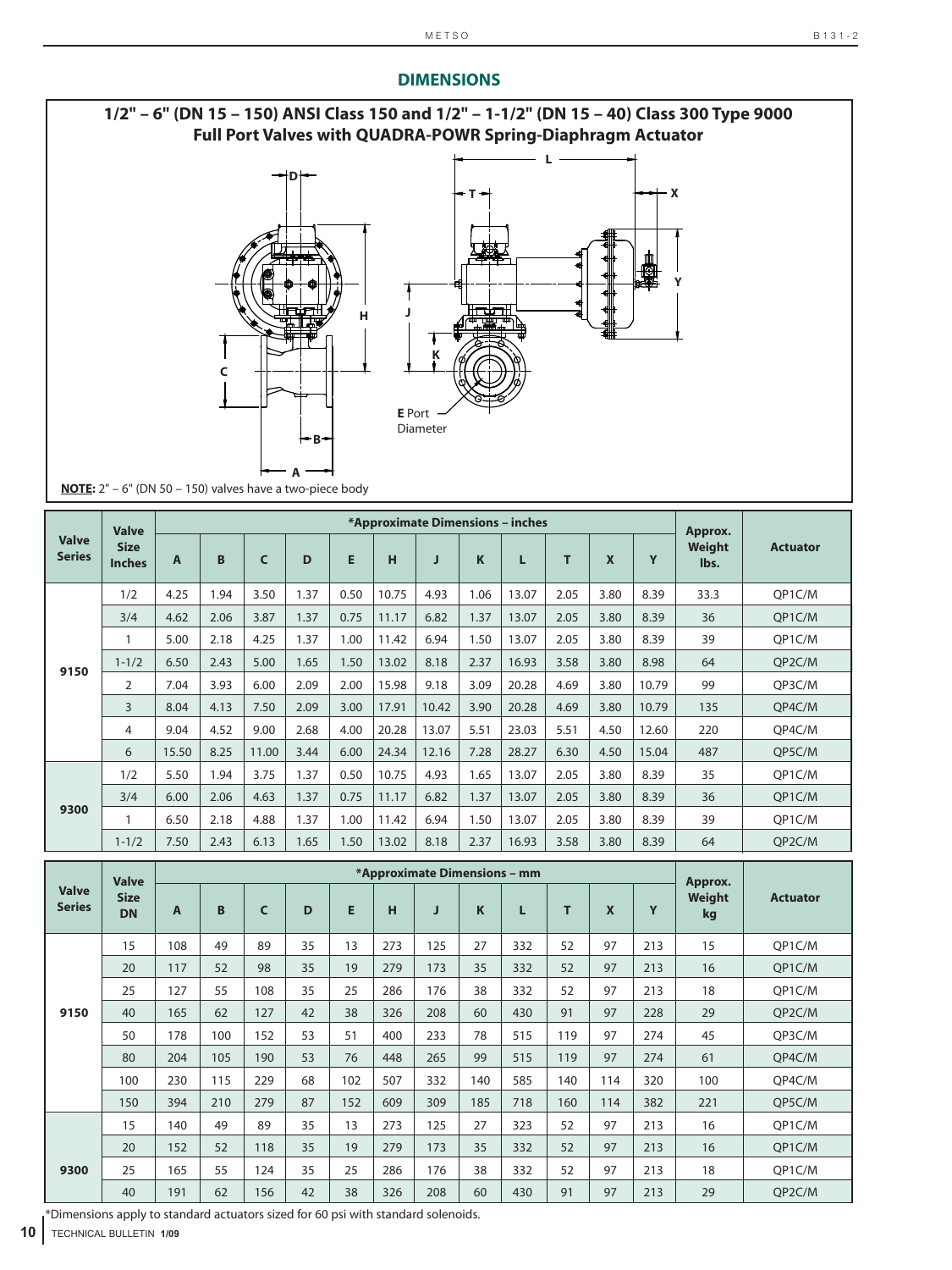

|                               | <b>Valve</b>                 |              |      |       |      | *Approximate Dimensions - inches |       |       |       |      |      |                           |                     |
|-------------------------------|------------------------------|--------------|------|-------|------|----------------------------------|-------|-------|-------|------|------|---------------------------|---------------------|
| <b>Valve</b><br><b>Series</b> | <b>Size</b><br><b>Inches</b> | $\mathbf{A}$ | B    | C     | E    | F                                | G     | н     | J     | K    | L    | Approx.<br>Weight<br>lbs. | <b>Actuator</b>     |
|                               | 1/2                          | 4.25         | 1.94 | 3.50  | 0.50 | 2.76                             | 5.53  | 10.15 | 5.25  | 1.06 | 3.08 | 27                        | VPVL051SR4/5        |
|                               | 3/4                          | 4.62         | 2.06 | 3.87  | 0.75 | 4.15                             | 8.29  | 12.33 | 5.88  | 1.37 | 3.43 | 36                        | <b>VPVL200SR4/5</b> |
|                               |                              | 5.00         | 2.18 | 4.25  | 1.00 | 4.15                             | 8.29  | 12.46 | 6.00  | 1.50 | 3.43 | 39                        | <b>VPVL200SR4/5</b> |
|                               | $1 - 1/2$                    | 6.50         | 2.43 | 5.00  | 1.50 | 5.29                             | 10.57 | 14.31 | 7.37  | 2.37 | 4.00 | 64                        | <b>VPVL300SR4/5</b> |
| 9150                          | 2                            | 7.04         | 3.93 | 6.00  | 2.00 | 5.29                             | 10.57 | 16.07 | 9.13  | 3.09 | 4.00 | 99                        | <b>VPVL350SR4/5</b> |
|                               | $\overline{3}$               | 8.04         | 4.13 | 7.50  | 3.00 | 8.04                             | 16.08 | 19.22 | 10.93 | 3.90 | 5.00 | 135                       | <b>VPVL450SR4/5</b> |
|                               | 4                            | 9.04         | 4.52 | 9.00  | 4.00 | 10.69                            | 21.38 | 25.09 | 14.67 | 5.51 | 5.79 | 220                       | <b>VPVL600SR4/5</b> |
|                               | 6                            | 15.50        | 8.25 | 11.00 | 6.00 | 12.23                            | 24.45 | 29.36 | 17.94 | 7.28 | 8.91 | 487                       | <b>VPVL650SR4/5</b> |
|                               | 1/2                          | 5.50         | 1.94 | 3.75  | 0.50 | 2.76                             | 5.53  | 10.15 | 5.25  | 1.06 | 3.08 | 29                        | VPVL051SR4/5        |
|                               | 3/4                          | 6.00         | 2.06 | 4.63  | 0.75 | 4.15                             | 8.29  | 12.33 | 6.00  | 1.37 | 3.43 | 36                        | <b>VPVL200SR4/5</b> |
| 9300                          |                              | 6.50         | 2.18 | 4.88  | 1.00 | 5.29                             | 10.57 | 13.44 | 7.37  | 1.50 | 4.00 | 39                        | <b>VPVL250SR4/5</b> |
|                               | $1 - 1/2$                    | 7.50         | 2.43 | 6.13  | 1.50 | 6.79                             | 13.58 | 15.61 | 7.71  | 2.37 | 4.61 | 64                        | <b>VPVL350SR4/5</b> |

|                               | <b>Valve</b>             | *Approximate Dimensions - mm |     |              |     |     |     |     |     |     | Approx. |              |                     |  |
|-------------------------------|--------------------------|------------------------------|-----|--------------|-----|-----|-----|-----|-----|-----|---------|--------------|---------------------|--|
| <b>Valve</b><br><b>Series</b> | <b>Size</b><br><b>DN</b> | A                            | B   | $\mathsf{C}$ | E   | F   | G   | н   | J   | K   | L       | Weight<br>kg | <b>Actuator</b>     |  |
|                               | 15                       | 108                          | 50  | 89           | 13  | 70  | 140 | 258 | 133 | 27  | 78      | 12           | VPVL051SR4/5        |  |
|                               | 20                       | 117                          | 52  | 98           | 19  | 104 | 207 | 308 | 147 | 35  | 86      | 16           | <b>VPVL200SR4/5</b> |  |
|                               | 25                       | 127                          | 55  | 108          | 25  | 104 | 207 | 312 | 150 | 38  | 86      | 18           | <b>VPVL200SR4/5</b> |  |
| 9150                          | 40                       | 165                          | 62  | 127          | 38  | 132 | 264 | 358 | 184 | 60  | 100     | 29           | <b>VPVL300SR4/5</b> |  |
|                               | 50                       | 178                          | 100 | 152          | 51  | 132 | 264 | 402 | 228 | 78  | 100     | 45           | <b>VPVL350SR4/5</b> |  |
|                               | 80                       | 204                          | 105 | 190          | 76  | 201 | 402 | 481 | 273 | 99  | 125     | 61           | <b>VPVL450SR4/5</b> |  |
|                               | 100                      | 230                          | 115 | 229          | 102 | 267 | 535 | 627 | 367 | 140 | 145     | 100          | <b>VPVL600SR4/5</b> |  |
|                               | 150                      | 394                          | 210 | 279          | 152 | 306 | 611 | 734 | 449 | 185 | 223     | 221          | <b>VPVL650SR4/5</b> |  |
|                               | 15                       | 140                          | 49  | 95           | 13  | 70  | 140 | 258 | 133 | 27  | 78      | 13           | VPVL051SR4/5        |  |
| 9300                          | 20                       | 152                          | 52  | 118          | 19  | 104 | 207 | 308 | 150 | 35  | 86      | 16           | <b>VPVL200SR4/5</b> |  |
|                               | 25                       | 165                          | 55  | 124          | 25  | 132 | 264 | 336 | 184 | 38  | 100     | 18           | <b>VPVL250SR4/5</b> |  |
|                               | 40                       | 191                          | 62  | 156          | 38  | 170 | 340 | 390 | 193 | 60  | 115     | 29           | <b>VPVL350SR4/5</b> |  |